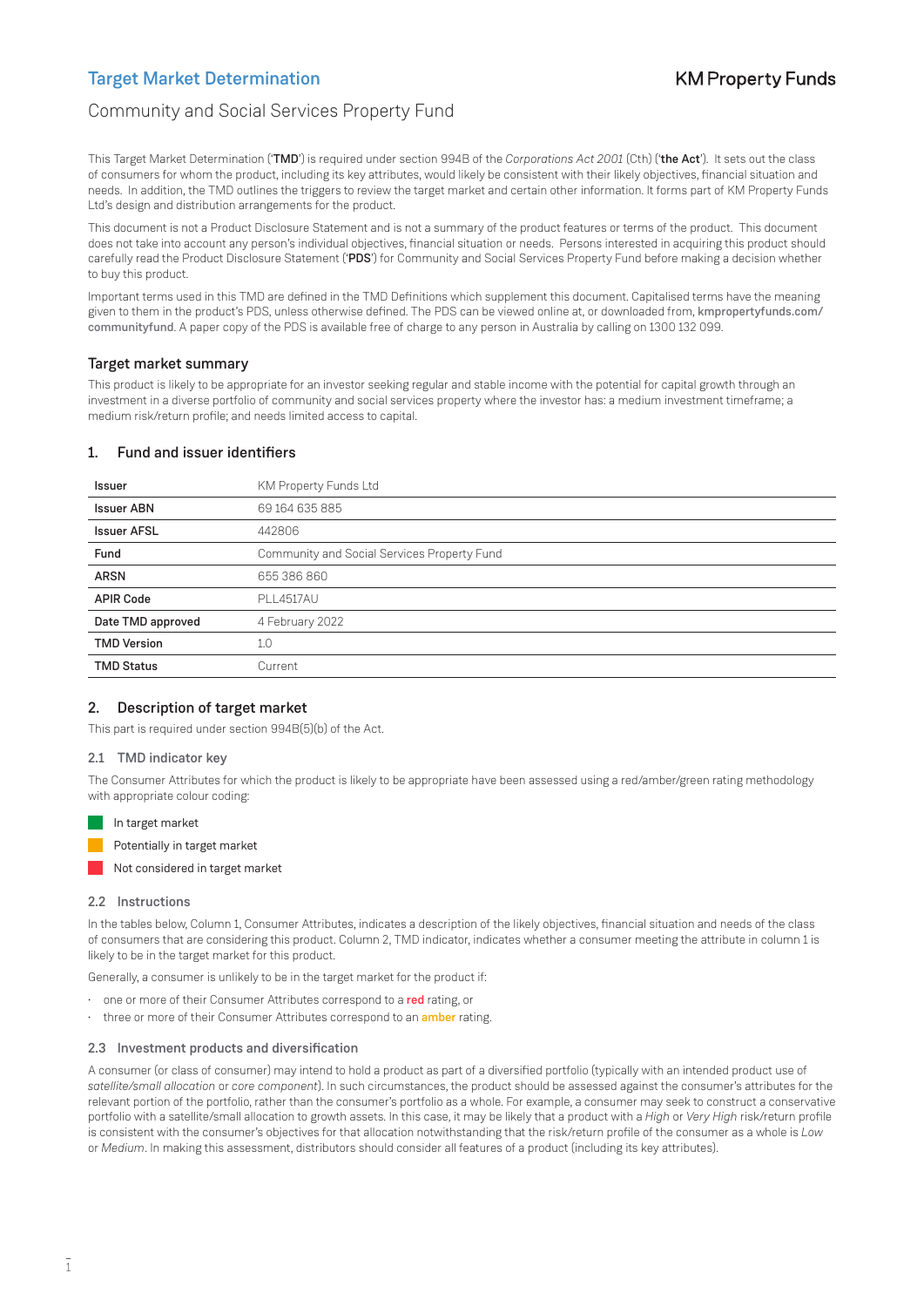# Community and Social Services Property Fund

| <b>Consumer Attributes</b>                                | <b>TMD Indicator</b> | Product description including key attributes                                                                                                                                                                 |  |  |
|-----------------------------------------------------------|----------------------|--------------------------------------------------------------------------------------------------------------------------------------------------------------------------------------------------------------|--|--|
| Consumer's investment objective                           |                      |                                                                                                                                                                                                              |  |  |
| Capital Growth                                            |                      | The Fund aims to deliver regular and stable income derived from property rents                                                                                                                               |  |  |
| Capital Preservation                                      |                      | to investors across a range of asset types with a potential for capital growth.                                                                                                                              |  |  |
| Capital Guaranteed                                        |                      | The Fund offers exposure to a growing and diverse property portfolio tenanted by<br>operators providing community and social services.                                                                       |  |  |
| Income Distribution                                       |                      |                                                                                                                                                                                                              |  |  |
| Consumer's intended product use (% of Investable Assets)  |                      |                                                                                                                                                                                                              |  |  |
| Solution/Standalone (75-100%)                             |                      | The Fund offers exposure to the property asset class in Australia and seeks to                                                                                                                               |  |  |
| Core Component (25-75%)                                   |                      | maintain a diversified portfolio in this asset class via direct investments in real<br>property, indirect investments in property funds and other investments.                                               |  |  |
| Satellite/small allocation (<25%)                         |                      | Therefore, the Funds' portfolio diversification is Medium to High and is likely<br>to be appropriate as a Satellite/Small allocation or Core Component to reduce<br>investment risk through diversification. |  |  |
| Consumer's investment timeframe                           |                      |                                                                                                                                                                                                              |  |  |
| Short ( $\leq$ 2 years)                                   |                      | The Fund is open ended and has no pre-determined investment term.                                                                                                                                            |  |  |
| Medium (> 2 years)<br>Long $(>8$ years)                   |                      | It is recommended Investors have minimum 5-year investment horizon as<br>property should be seen as a medium-to-long term investment.                                                                        |  |  |
|                                                           |                      | It is intended to offer regular capped withdrawal opportunities commencing on<br>the third anniversary of the Fund.                                                                                          |  |  |
| Consumer's Risk (ability to bear loss) and Return profile |                      |                                                                                                                                                                                                              |  |  |
| l ow                                                      |                      | The Fund offers exposure to the property asset class in Australia and seeks to                                                                                                                               |  |  |
| Medium                                                    |                      | maintain a diversified portfolio in this asset class via direct investments in real<br>property, indirect investments in property funds and other investments. However,                                      |  |  |
| High                                                      |                      | there are risks involved in the Fund, which may include the following:                                                                                                                                       |  |  |
| Very High                                                 |                      | General investment risks                                                                                                                                                                                     |  |  |
|                                                           |                      | General property investment risks                                                                                                                                                                            |  |  |
|                                                           |                      | Specific property and tenancy risks<br>Fund risks                                                                                                                                                            |  |  |
|                                                           |                      | The Fund is likely to be appropriate for investors who have a medium or high risk<br>and return profile.                                                                                                     |  |  |
| Consumer's need to withdraw money                         |                      |                                                                                                                                                                                                              |  |  |
| Daily                                                     |                      | The Fund intends to offer limited capped withdrawal opportunities commencing                                                                                                                                 |  |  |
| Weekly                                                    |                      | on the third-year anniversary of the Fund.                                                                                                                                                                   |  |  |
| Monthly                                                   |                      |                                                                                                                                                                                                              |  |  |
| Quarterly                                                 |                      |                                                                                                                                                                                                              |  |  |
| Annually or longer                                        |                      |                                                                                                                                                                                                              |  |  |

## 2.4 Appropriateness

Note: This section is required under RG 274.64–66.

The Issuer has assessed the product and formed the view that the product, including its key attributes, is likely to be consistent with the likely objectives, financial situation and needs of consumers in the target market as described above, as the features of this product in Column 3 of the table above are likely to be suitable for consumers with the attributes identified with a green TMD Indicator in Column 2.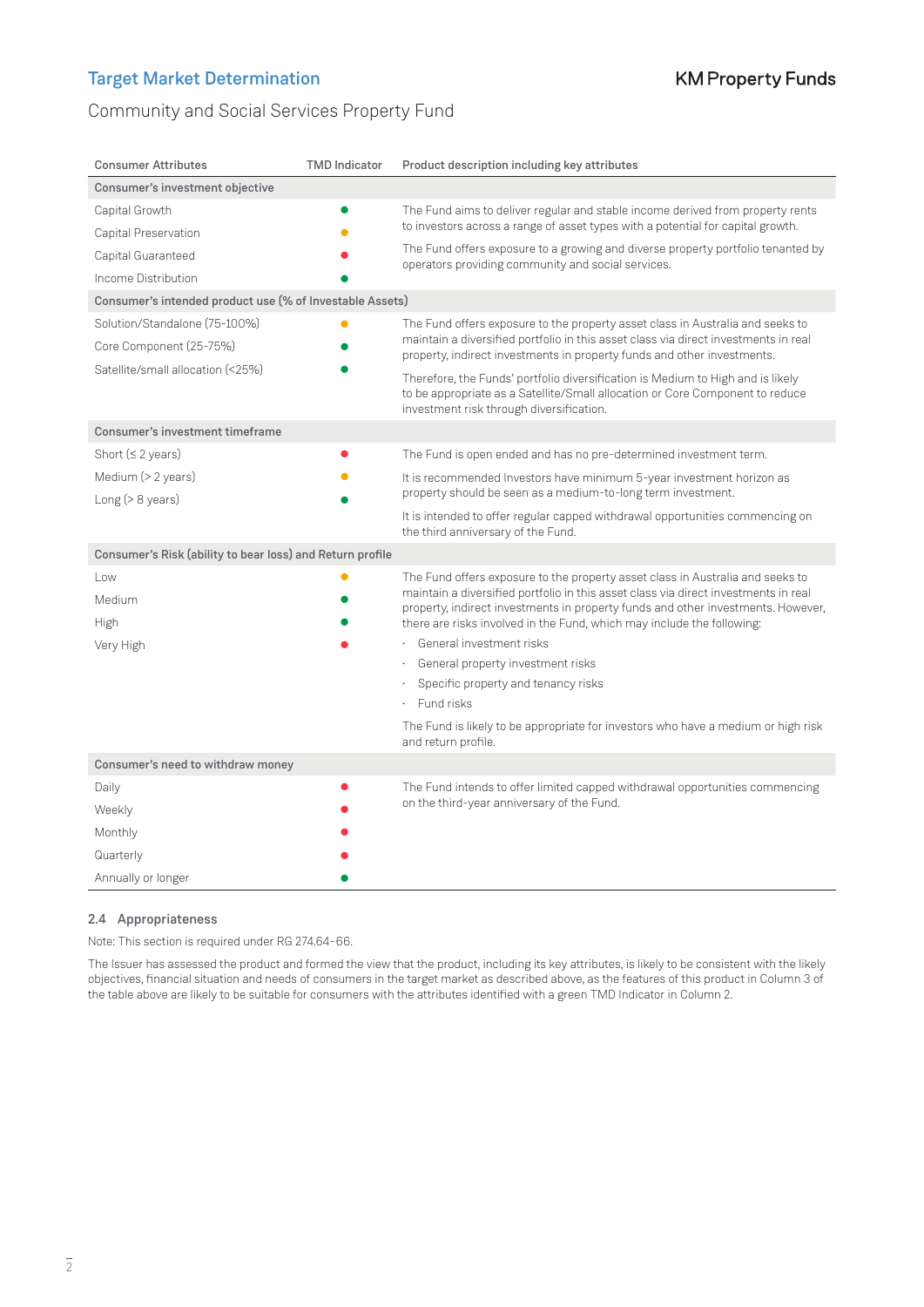## Community and Social Services Property Fund

### 2.5 Distribution conditions/restrictions

This part is required under section 994B(5)(c) of the Act.

| <b>Distribution Channel</b> | Distribution Condition and Rationale                                                                                                                                              |
|-----------------------------|-----------------------------------------------------------------------------------------------------------------------------------------------------------------------------------|
| Direct                      | Wholesale or sophisticated investors are asked to complete an online or paper application form.<br>٠                                                                              |
|                             | Retail investors are to review this document, in addition to the PDS, when completing an online or<br>٠<br>paper application form.                                                |
|                             | · Non-advised retail investors are to complete the issuer's 'filtering questions' in Part 5.                                                                                      |
| Platform/Wrap               | For advised clients, no additional steps.<br>٠                                                                                                                                    |
|                             | For non-advised clients, platform/wrap provider to have in place process to provide this document<br>٠<br>through 'filtering questions' determined by the platform/wrap provider. |
| Adviser                     | Advisers to provide express acknowledgment when completing an online or paper application form<br>٠<br>that they have given personal advice.                                      |

#### Appropriateness

The Issuer has considered that the distribution conditions will make it more likely that the investors who acquire the product are in the target market because:

- the Issuer considers that an investor who acquires the product on the basis of personal financial product advice is more likely to be in the target market;
- the Issuer considers that requiring non-advised investors to review and acknowledge the content of the TMD and respond to the targeted 'filtering questions' is more likely to limit non-advised investors who proceed to apply for the product to those who are in the target market; and
- of its knowledge of the past performance of the distributors of the product and their target clients.

|                                                                                                  | Review triggers - This part is required under section 994B(5)(d) of the Act.                                                                    |  |
|--------------------------------------------------------------------------------------------------|-------------------------------------------------------------------------------------------------------------------------------------------------|--|
| Material change to key attributes, fund investment objective and/or fees.                        |                                                                                                                                                 |  |
| Material deviation from benchmark/objective over sustained period.                               |                                                                                                                                                 |  |
|                                                                                                  | Key attributes have not performed as disclosed by a material degree and for a material period.                                                  |  |
| Determination by the issuer of an ASIC reportable Significant Dealing.                           |                                                                                                                                                 |  |
|                                                                                                  | Material or unexpectedly high number of complaints (as defined in section 994A(1) of the Act) about the product or distribution of the product. |  |
| The use of Product Intervention Powers, regulator orders or directions that affects the product. |                                                                                                                                                 |  |
|                                                                                                  |                                                                                                                                                 |  |
| Mandatory review periods - This part is required under section 994B(5)(e) and (f) of the Act.    |                                                                                                                                                 |  |
| Review period                                                                                    | Maximum period for review                                                                                                                       |  |

| Review period     | Maximum period for review                                                                   |
|-------------------|---------------------------------------------------------------------------------------------|
| Initial review    | By 30 June 2022                                                                             |
| Subsequent review | At least once every year from the date of the last review of the TMD (for whatever reason). |

| Distributor reporting requirements – This part is required under section $994B(5)(g)$ and (h) of the Act.                                                                                                                           |                                                                                                 |                                                |  |  |
|-------------------------------------------------------------------------------------------------------------------------------------------------------------------------------------------------------------------------------------|-------------------------------------------------------------------------------------------------|------------------------------------------------|--|--|
| Reporting requirement                                                                                                                                                                                                               | Reporting period                                                                                | Which distributors this requirement applies to |  |  |
| Complaints (as defined in section 994A(1) of the Act)<br>relating to the product design, product availability<br>and distribution. The distributor should provide<br>all the content of the complaint, having regard to<br>privacy. | Within 10 business days<br>following end of calendar<br>quarter.                                | All distributors                               |  |  |
| Significant dealing outside of target market, under<br>s994F(6) of the Act.                                                                                                                                                         | As soon as practicable but no<br>later than 10 business days<br>after distributor becomes aware | All distributors                               |  |  |
| See Definitions for further detail.                                                                                                                                                                                                 | of the significant dealing.                                                                     |                                                |  |  |
| To the extent a distributor is aware, dealings outside<br>the target market, including reason why acquisition<br>is outside of target market, and whether acquisition<br>occurred under personal advice.                            | Within 10 business days<br>following end of calendar<br>quarter.                                | All distributors                               |  |  |

If practicable, distributors should adopt the FSC data standards for reports to the issuer. Distributors must report to KM Property Funds Ltd using the method specified [kmpropertyfunds.com/Contact](https://kmpropertyfunds.com/Contact).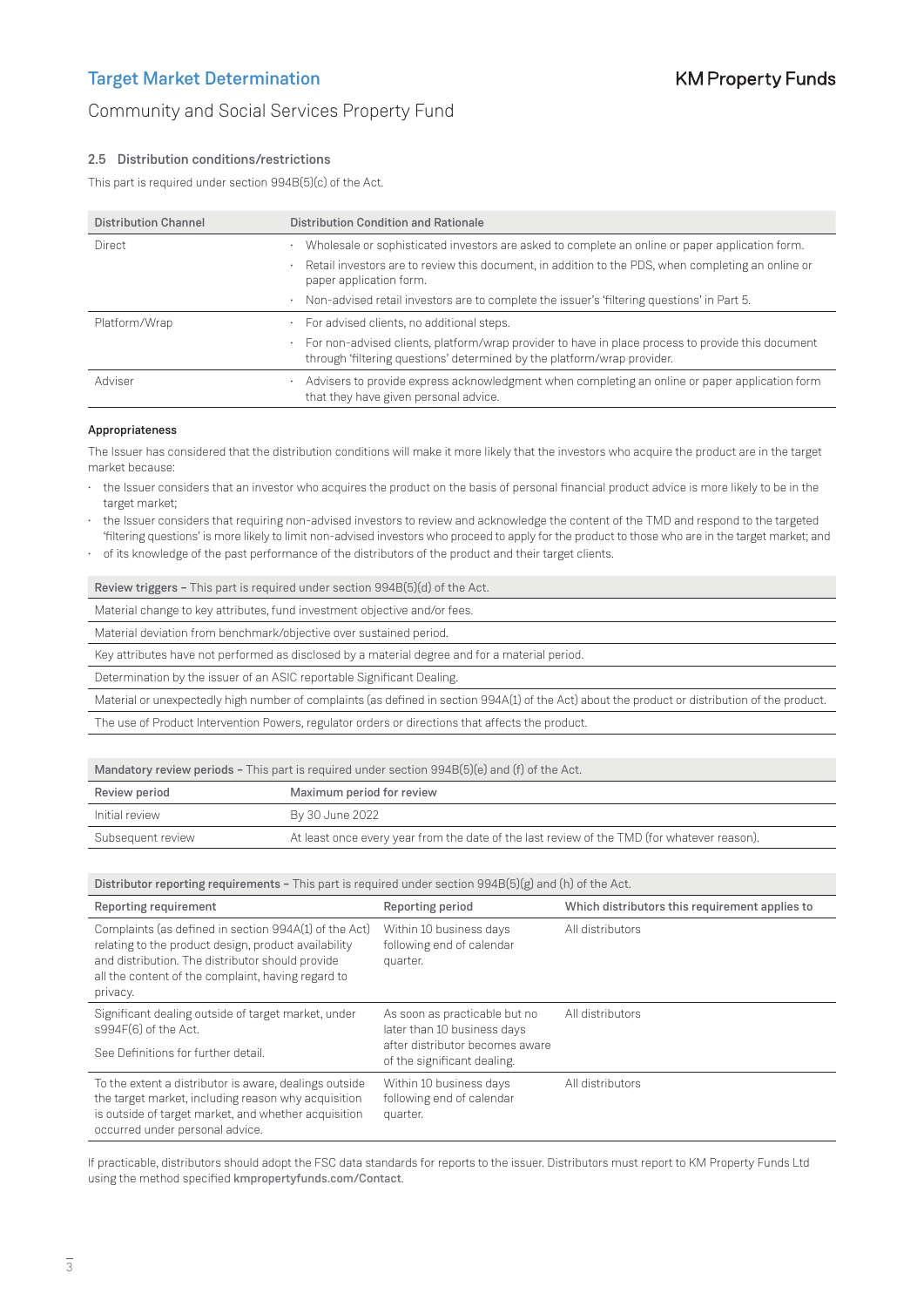## Community and Social Services Property Fund

## 3. Definitions

| Term                                                     | Definition                                                                                                                                                                                                                                                                                                                                  |
|----------------------------------------------------------|---------------------------------------------------------------------------------------------------------------------------------------------------------------------------------------------------------------------------------------------------------------------------------------------------------------------------------------------|
| Consumer's investment objective                          |                                                                                                                                                                                                                                                                                                                                             |
| Capital Growth                                           | The consumer seeks to invest in a product designed to generate capital return. The consumer prefers<br>exposure to growth assets (such as shares or property) or otherwise seeks an investment return above<br>the current inflation rate.                                                                                                  |
| Capital Preservation                                     | The consumer seeks to invest in a product to reduce volatility and minimise loss in a market down-turn.<br>The consumer prefers exposure to defensive assets (such as cash or fixed income securities) that are<br>generally lower in risk and less volatile than growth investments.                                                       |
| Capital Guaranteed                                       | The consumer seeks a guarantee or protection against capital loss whilst still seeking the potential<br>for capital growth (typically gained through a derivative arrangement). The consumer would likely<br>understand the complexities, conditions and risks that are associated with such products.                                      |
| Income Distribution                                      | The consumer seeks to invest in a product designed to distribute regular and/or tax-effective income.<br>The consumer prefers exposure to income-generating assets (typically, high dividend-yielding equities,<br>fixed income securities and money market instruments).                                                                   |
| Consumer's intended product use (% of Investable Assets) |                                                                                                                                                                                                                                                                                                                                             |
| Solution/Standalone (75-100%)                            | The consumer intends to hold the investment as either a part or the majority (up to 100%) of their total<br>investable assets (see definition below). The consumer typically prefers exposure to a product with at<br>least High portfolio diversification (see definitions below).                                                         |
| Core Component (25-75%)                                  | The consumer intends to hold the investment as a major component, up to 75%, of their total investable<br>assets (see definition below). The consumer typically prefers exposure to a product with at least<br>Medium portfolio diversification (see definitions below).                                                                    |
| Satellite (<25%)                                         | The consumer intends to hold the investment as a smaller part of their total portfolio, as an indication<br>it would be suitable for up to 25% of the total investable assets (see definition below). The consumer<br>is likely to be comfortable with exposure to a product with Low portfolio diversification (see definitions<br>below). |
| Investable Assets                                        | Those assets that the investor has available for investment, excluding the residential home.                                                                                                                                                                                                                                                |
|                                                          | Portfolio diversification (for completing the key product attribute section of consumer's intended product use)                                                                                                                                                                                                                             |
| Low                                                      | Single asset class, single country, low or moderate holdings of securities - e.g. high conviction Aussie<br>equities.                                                                                                                                                                                                                       |
| Medium                                                   | 1-2 asset classes, single country, broad exposure within asset class, e.g. Aussie equities 'All Ords'.                                                                                                                                                                                                                                      |
| High                                                     | Highly diversified across either asset classes, countries or investment managers, e.g. Australian multi-<br>manager balanced fund or global multi-asset product (or global equities).                                                                                                                                                       |
| Consumer's intended investment timeframe                 |                                                                                                                                                                                                                                                                                                                                             |
| Short ( $\leq$ 2 years)                                  | The consumer has a short investment timeframe and may wish to redeem within two years.                                                                                                                                                                                                                                                      |
| Medium (2-5 years)                                       | The consumer has a medium investment timeframe and is unlikely to redeem within two years.                                                                                                                                                                                                                                                  |
| Long $(>8 \text{ years})$                                | The consumer has a long investment timeframe and is unlikely to redeem within eight years.                                                                                                                                                                                                                                                  |
|                                                          |                                                                                                                                                                                                                                                                                                                                             |

Consumer's Risk (ability to bear loss) and Return profile

Issuers should undertake a comprehensive risk assessment for each product. The FSC recommends adoption of the Standard Risk Measure ('SRM') to calculate the likely number of negative annual returns over a 20 year period, using the guidance and methodology outlined in the *Standard Risk Measure Guidance Paper For Trustees*. SRM is not a complete assessment of risk and potential loss. For example, it does not detail important issues such as the potential size of a negative return or that a positive return could still be less than a consumer requires to meet their investment objectives/needs. Issuers may wish to supplement the SRM methodology by also considering other risk factors. For example, some products may use leverage, derivatives or short selling, may have liquidity or withdrawal limitations, or otherwise may have a complex structure or increased investment risks, which should be documented together with the SRM to substantiate the product risk rating.

A consumer's desired product return profile would generally take into account the impact of fees, costs and taxes.

| Low    | The consumer is conservative or low risk in nature, seeks to minimise potential losses (e.g. has the<br>ability to bear up to 1 negative return over a 20 year period (SRM 1 to 2)) and is comfortable with a low<br>target return profile.     |
|--------|-------------------------------------------------------------------------------------------------------------------------------------------------------------------------------------------------------------------------------------------------|
|        | Consumer typically prefers defensive assets such as cash and fixed income.                                                                                                                                                                      |
| Medium | The consumer is moderate or medium risk in nature, seeking to minimise potential losses (e.g. has<br>the ability to bear up to 4 negative returns over a 20 year period (SRM 3 to 5)) and comfortable with a<br>moderate target return profile. |
|        | Consumer typically prefers a balance of growth assets such as shares, property and alternative assets<br>and defensive assets such as cash and fixed income.                                                                                    |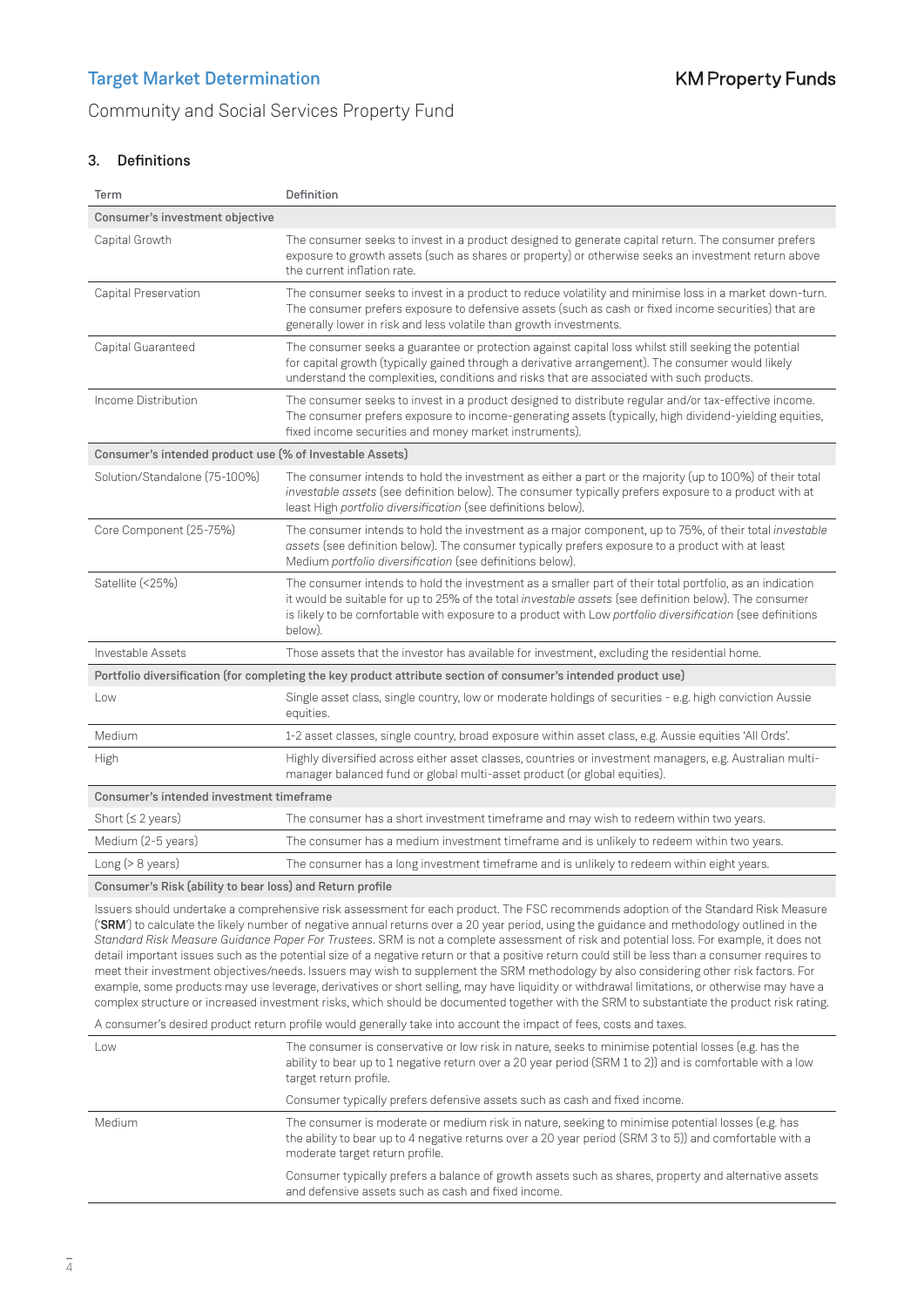# **KM Property Funds**

# Community and Social Services Property Fund

| Term                                          | Definition                                                                                                                                                                                                                                                                                                     |  |  |
|-----------------------------------------------|----------------------------------------------------------------------------------------------------------------------------------------------------------------------------------------------------------------------------------------------------------------------------------------------------------------|--|--|
| High                                          | The consumer is higher risk in nature and can accept higher potential losses (e.g. has the ability to bear<br>up to 6 negative returns over a 20 year period (SRM 6)) in order to target a higher target return profile.                                                                                       |  |  |
|                                               | Consumer typically prefers predominantly growth assets such as shares, property and alternative<br>assets with only a smaller or moderate holding in defensive assets such as cash and fixed income.                                                                                                           |  |  |
| Very high                                     | The consumer has a more aggressive or very high risk appetite, seeks to maximise returns and can<br>accept higher potential losses (e.g. has the ability to bear 6 or more negative returns over a 20 year<br>period (SRM 7) and possibly other risk factors, such as leverage).                               |  |  |
|                                               | Consumer typically prefers growth assets such as shares, property and alternative assets.                                                                                                                                                                                                                      |  |  |
| Consumer's need to withdraw money             |                                                                                                                                                                                                                                                                                                                |  |  |
| Half-yearly after Initial Term.               | The consumer seeks to invest in a product which permits redemption requests at this frequency under                                                                                                                                                                                                            |  |  |
| Refer to PDS Section 4.3 for<br>more details. | ordinary circumstances and the issuer is typically able to meet that request within a reasonable period.                                                                                                                                                                                                       |  |  |
| <b>Distributor Reporting</b>                  |                                                                                                                                                                                                                                                                                                                |  |  |
| Significant dealings                          | Section 994F(6) of the Act requires distributors to notify the issuer if they become aware of a<br>significant dealing in the product that is not consistent with the TMD. Neither the Act nor ASIC defines<br>when a dealing is 'significant' and distributors have discretion to apply its ordinary meaning. |  |  |
|                                               | The issuer will rely on notifications of significant dealings to monitor and review the product, this TMD,<br>and its distribution strategy, and to meet its own obligation to report significant dealings to ASIC.                                                                                            |  |  |
|                                               | Dealings outside this TMD may be significant because:                                                                                                                                                                                                                                                          |  |  |
|                                               | they represent a material proportion of the overall distribution conduct carried out by the distributor<br>in relation to the product, or                                                                                                                                                                      |  |  |
|                                               | they constitute an individual transaction which has resulted in, or will or is likely to result in,<br>significant detriment to the consumer (or class of consumer).                                                                                                                                           |  |  |
|                                               | In each case, the distributor should have regard to:                                                                                                                                                                                                                                                           |  |  |
|                                               | · the nature and risk profile of the product (which may be indicated by the product's risk rating or<br>withdrawal timeframes),                                                                                                                                                                                |  |  |
|                                               | the actual or potential harm to a consumer (which may be indicated by the value of the consumer's<br>investment, their intended product use or their ability to bear loss), and                                                                                                                                |  |  |
|                                               | the nature and extent of the inconsistency of distribution with the TMD (which may be indicated by<br>$\bullet$<br>the number of red or amber ratings attributed to the consumer).                                                                                                                             |  |  |
|                                               | Objectively, a distributor may consider a dealing (or group of dealings) outside the TMD to be<br>significant if:                                                                                                                                                                                              |  |  |
|                                               | it constitutes more than half of the distributor's total retail product distribution conduct in relation to<br>the product over the reporting period,                                                                                                                                                          |  |  |
|                                               | the consumer's intended product use is Solution/Standalone, or                                                                                                                                                                                                                                                 |  |  |
|                                               | the consumer's intended product use is Core component and the consumer's risk (ability to bear<br>loss) and return profile is Low.                                                                                                                                                                             |  |  |